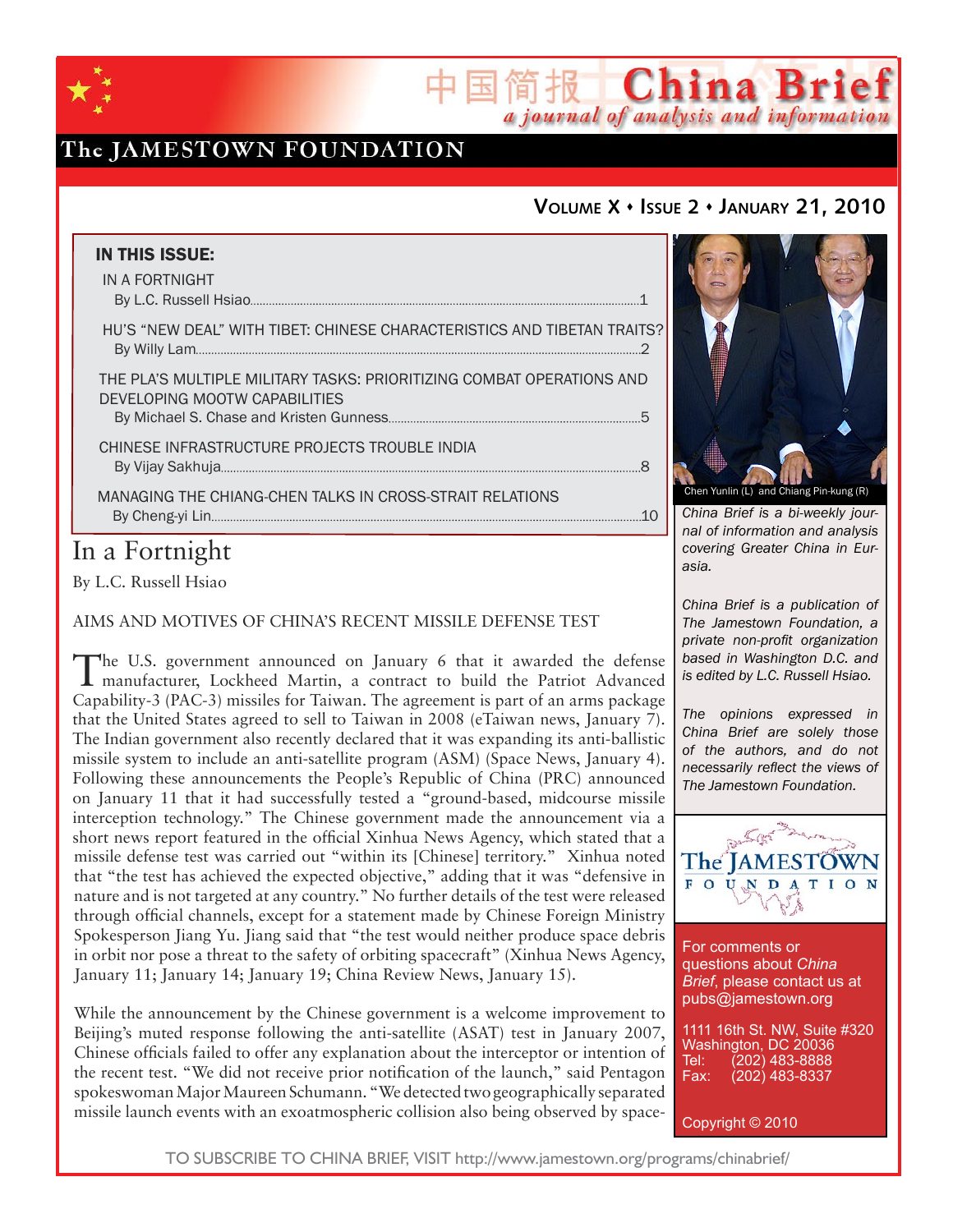based sensors. We are requesting information from China regarding the purpose for conducting this interception as well as China's intentions and plans to pursue future types of intercepts," Schumann said (AFP, January 12).

Beijing's refusal to provide further details about the missile defense test was followed by the release of a series of analysis by Chinese military experts assessing the possible aims, motives and targets of the test. For example, a recent article in *Liao Wang*—a weekly news magazine published by Xinhua—described the missile defense test as one that Beijing was forced to undertake. Without directly pointing a finger at the United States, the article's author emphasized that if it were not for some Western power developing anti-ballistic missile systems, militarizing space, and undertaking strategic defense planning deep in China's airspace and sea-lanes, it would not have been necessary for China to embark on the anti-missile interception test. The article was written by Wu Tianfu, a professor at the Second Artillery Corps Command College, the premier educational institution for the PLA unit that controls China's strategic missile forces. In the article, Wu emphasized that the success of China's groundbased mid-course missile defense (GMD) test demonstrates that the Chinese military has made significant strides in the development of "hit-to-kill," rapid, precision-strike, guided and missile identification technologies (*Wen Wei Po* [Hong Kong], January 19).

According to Yang Chengjun, a senior Chinese military strategist, "China needs an improved capability and more means of military defense as the country faces increasing security threats." Yang noted that, "compared with a previous test of anti-satellite technologies, the missile interception system is more advanced as the targets are moving objects and the satellite was flying within a preplanned orbit" (English.sina.com, January 12). A PLA military analyst cited by the Hong Kong-based *Ta Kung Pao*, suggested that India may be the likely target of the missile defense test. The report noted that India's Agni missile has a range of 5,000 kilometers, which can reach Beijing. Moreover, the analyst added that while antimissile technology is proliferating throughout East Asia, it is necessary for Beijing to develop its own anti-missile technology to enhance China's homeland security (*Ta Kung Pao* [Hong Kong], January 18).

The editor of the Taiwan-based *Defense Technology Monthly*, Bi Yuan-ting, explained that the motive behind the test is probably directed at countering the ballistic missile threats facing China. Bi also believes that the reason behind Beijing's unprecedented announcement may be to convey a political signal to the United States linking the test with the recent U.S. announcement of arms sales

## ChinaBrief Volume X • Issue 2 • January 21, 2010

(BBC [Chinese], January 12). Arthur Ding, a research fellow and China specialist at Taiwan's National Chengchi University, agreed that the test is meant to send a "political signal to the United States and to other countries that China is prepared for air operations, full-scale operations by whatever country" (AFP, January 12).

According to China's National Defense University professor, Senior Colonel Du Wenlong, the mid-course interception method was selected because the exoatmosphere offers a smoother flight environment for the missile. Du noted at that stage in trajectory, the warheads that are carried by the incoming missile have not been released yet and therefore an interception at that point could neutralize the threat completely. Du also indicated that during this flight period there could be multiple interception points as well. In an interview with the Chinese newspaper *Global Times*, Senior Colonel Wang Mingzhi, pointed out that the mid-course interception system is different from the PAC missiles, adding that mid-course interception is at a higher altitude and is subsequently more effective. Contrary to some Western assessments of the test, Chinese experts claim that the missile defense system tested was not the HQ-9 surface-to-air missile system (China Review News, January 15; Xinhua News Agency, January 14; January 19).

In the final analysis, this test appears to be an important milestone in Chinese defense capabilities and demonstrates the growing maturation of its missile defense system. It is also apparent that the test has clear implications for the military modernization of the People's Liberation Army (PLA) which may challenge U.S. strategic posture in the Asia-Pacific region (See "Advances in PLA Air Defense Capabilities Challenge Strategic Balance in Asia," China Brief, October 23, 2008; China Times, January 12).

*Mr. L.C. Russell Hsiao is Associate Editor of The Jamestown Foundation's* China Brief*.*

**\*\*\***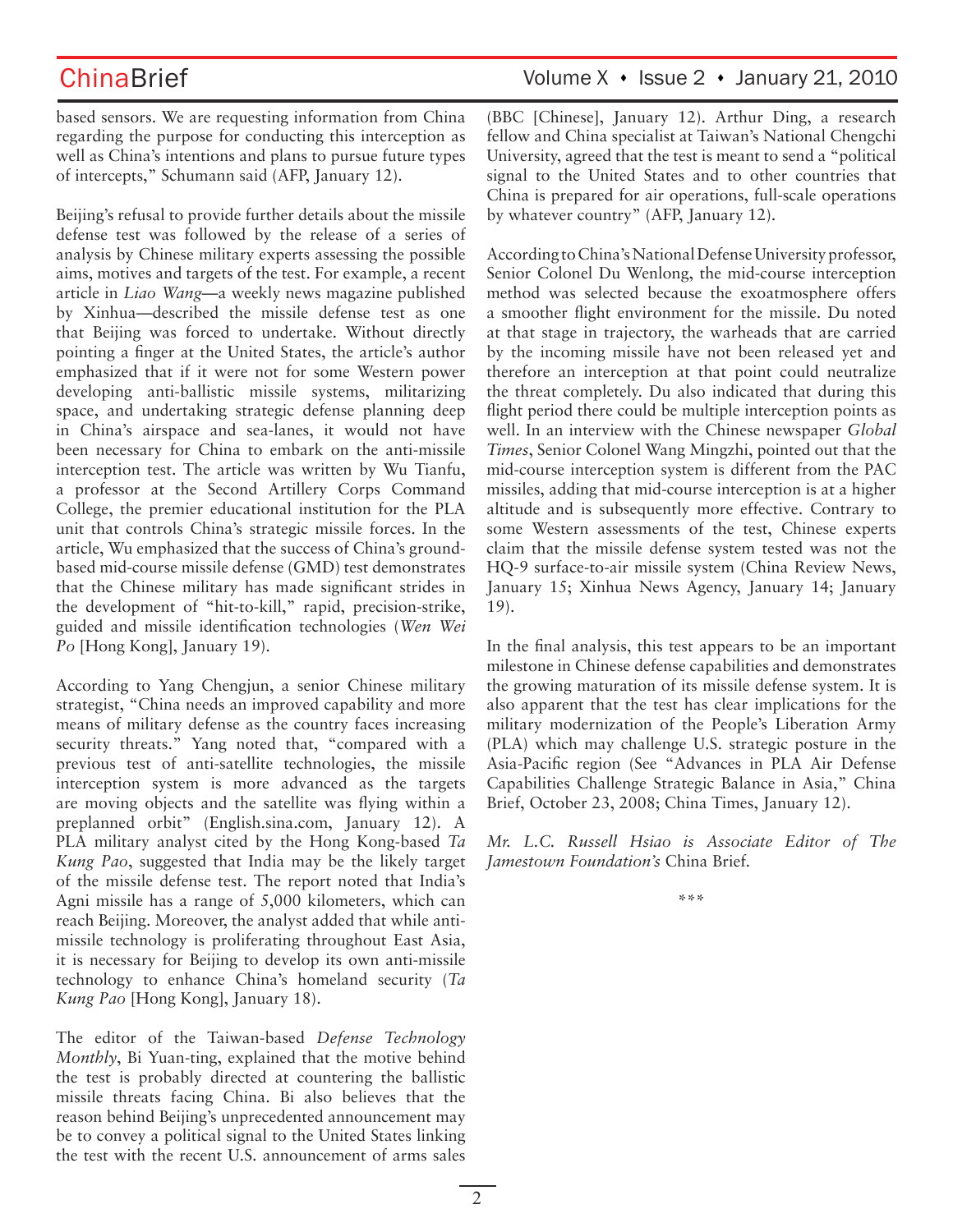# Hu's "New Deal" with Tibet: Chinese Characteristics and Tibetan Traits?

By Willy Lam

The Hu Jintao administration has significantly tightened policy over Tibet in an apparent attempt to ensure the proverbial Chinese Communist Party's "long reign and perennial stability" in the restive region. More hard-line cadres are being appointed to run the Tibet Autonomous Region (TAR). While unprecedented aid has been pledged for the estimated 6.5 million Tibetans living in the TAR as well as the neighboring provinces of Sichuan, Gansu and Qinghai, the bulk of the new infrastructure projects also serve to speed up Han Chinese migration. These multipronged measures seem geared toward defusing possible disturbances in the event of the demise of the 75-year-old Dalai Lama. Meanwhile, prospects for the resumption of dialogue between Beijing and the exiled spiritual leader have become more dismal than ever.

The most eye-catching personnel change is the appointment of the hawkish Pema Thinley (aka Padma Choling), 58, as TAR Chairman, or Governor. Pema, a former executivevice chairman who had also been promoted TAR Vice-Party Secretary, replaced 62-year-old Qiangba Puncog, who has become head of the region's People's Congress, or legislature (*Ming Pao* [Hong Kong], January 16; *Tibet Daily*, January 6). Given that Qiangba is three years shy of the normal retirement age for provincial chiefs, it is likely that the relatively moderate—but ineffective—Qiangba was penalized for failing to deal harshly with the spate of anti-Beijing protests that erupted in the spring of 2008 and 2009. Pema, by contrast, is one of only a few senior ethnic-Tibetan cadres with solid military experience. He served in the Qinghai and Tibet military districts from 1969 to 1986. When Hu was TAR party boss, Pema was secretary of the party cell of the regional government's General Office as well as deputy head of the Nanshan District. Moreover, Pema**,** who has since the early 2000s been responsible for law and order in the TAR, has the reputation of a hard-line enforcer of Beijing's ironclad strategy against the so-called "three evil forces" of separtism, terrorism and religious extremism (Novosti News Agency [Moscow] January 12; Xinhua News Agency, January 12).

The party-and-state apparatus' tough tactics toward ethnic minorities were endorsed at a January 8 Politburo meeting devoted exclusively to Tibetan issues. In the meeting, President Hu, who was party secretary of Tibet from 1988 to 1992, heralded two goals for the TAR in the coming decade: "seeking a breakthrough-style [economic]

ChinaBrief Volume X • Issue 2 • January 21, 2010

development" and "maintaining long-term stability." In an apparent effort to win the hearts and minds of Tibetans, Hu promised that the central government would help Tibet in four ways: boosting investment, transferring technology, and sending in more qualified officials as well as "experts and talents." The region's GDP is set to grow by 12 percent this year, while fixedassets investments are expected to grow by a whopping 18 percent. Under President Hu's dictum of "going down the road of development with Chinese characteristics and Tibetan flavor" (*zhongguo tese, xizang tedian*), additional input has been focused on areas including infrastructure, tourism, mining and manufacturing. Little wonder that the share prices of a dozen-odd Tibet-related construction, transport and mining companies listed on the Shanghai Stock Market jumped sharply at the beginning of the year (*Tibet Daily*, January 9; Xinhua News Agency, January 9; *People's Daily*, January 10).

Foremost among infrastructure schemes mooted for the 12th Five-Year Plan period of 2011 to 2015 is what the official Chinese press bills "the world's highest airport." Construction of the 1.8 billion yuan (\$263.5 million) airport in Tibet's Nagqu Prefecture, which has an elevation of 4,436 meters (14,639 feet), will begin late this year. According to local media, the Nagqu Airport would, together with ultramodern facilities such as the Qinghai-Tibet Railway, "perfect a three-dimensional transport network that will envelop all Tibet" (AFP, January 12; Mil. news.sohu.com [Beijing], January 16). Exiled Tibetans and Western Tibet experts, however, have reacted negatively to Beijing's supposed new deal for the impoverished region. The Dalai Lama's representatives have complained that Chinese investment in the TAR mainly benefits businessmen and skilled workers from other provinces—and that modernized transport systems in particular will facilitate Sinicization through the migration of Han Chinese into the region. Commenting on the Hu leadership's new policy on Tibet, Columbia University Tibetologist Robert Barnett noted that "China now seems locked into conflict with Tibetans." "Either Beijing's leaders lack the political capital to admit that existing policies might have failed or…they believe that Tibetans will be won over by the current mix of repression and enforced, culturally corrosive modernization that stimulates migration," he said [1].

President Hu and his advisers have not mentioned what kind of "experts" will be dispatched to Tibet. In the wake of ethnic violence in both Tibet and Xinjiang last year, however, more soldiers and officers of the paramilitary People's Armed Police (PAP) have been stationed in the two regions (See "The Xinjiang Crisis: A Test for Beijing's Carrot-and-Stick Strategy, *China Brief*, July 23, 2009). It is significant that Commander-in-Chief Hu last month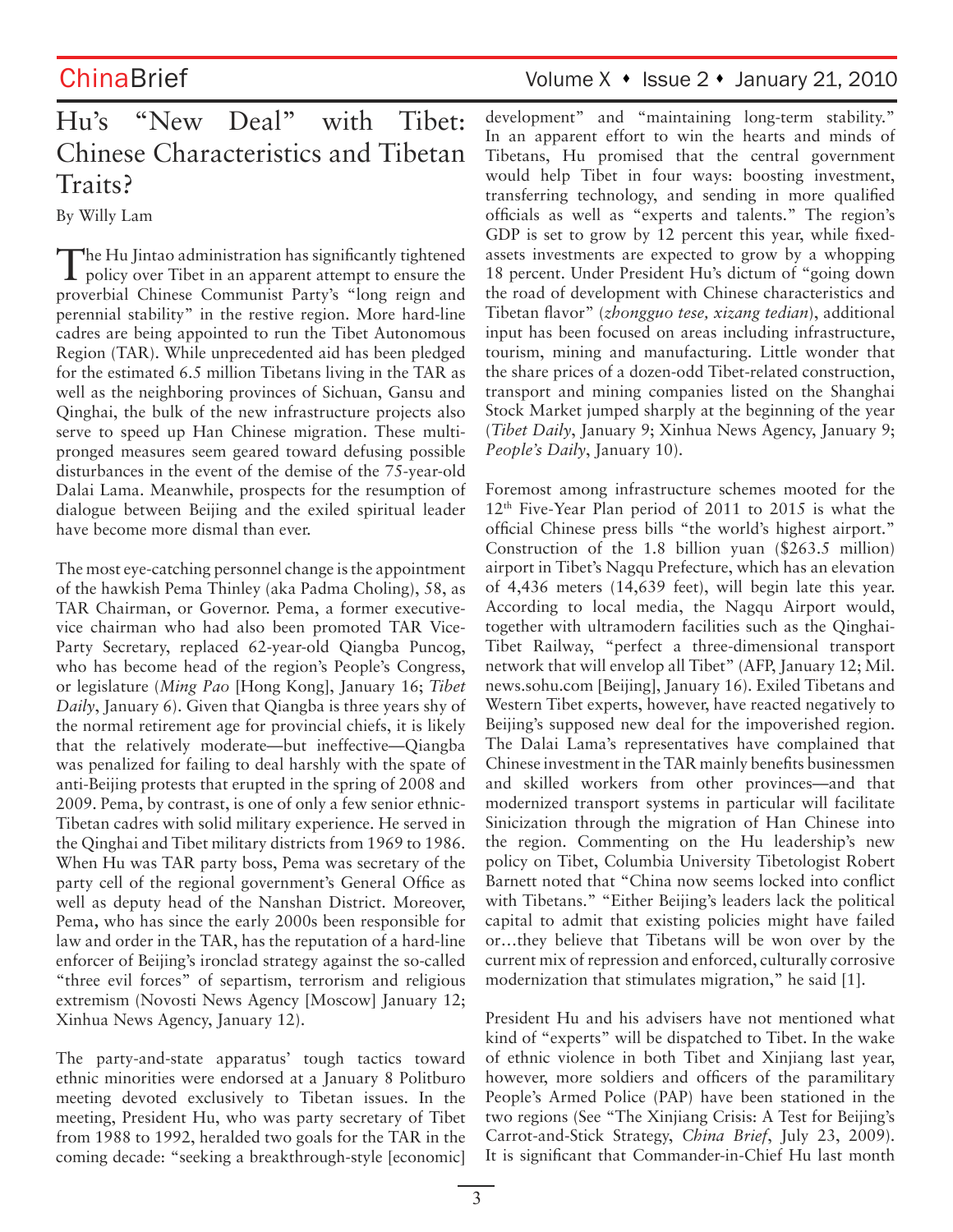promoted a former head of the Tibet People's Armed Police (PAP) Garrison, Lieutenant-General General Wang Jianping, as the commander of the national PAP, whose strength is estimated at close to 1 million. Particularly compared to so-called splittists in Xinjiang, "anti-Beijing" elements in Tibet are pacifist and non-violent in nature. Yet, Chinese authorities anticipate redoubled resistance as they crack the whip on monks and other potential troublemakers in the TAR as well as Tibetan districts in neighboring provinces. Beijing is stepping up a controversial drive to register the "qualifications" and other background materials of all living Buddhas, monks and nuns in the region. In the past few months, several monks and dissidents were given severe prison terms. For instance, liberal film-maker Dhondup Wangchen was sentenced last month to six years in jail for producing a documentary attacking Beijing's Tibet-related cultural policies (Reuters, January 7, January 11; Asianews.it [Rome], January 4).

Moreover, Beijing seems to have closed the door to onagain, off-again negotiations with the emissaries of the Dalai Lama. The CCP's relations with the Nobel Peace Prize laureate have soured particularly in the wake of the latter's visit late last year to Arunachal Pradesh, an Indian province that Beijing considers to be Chinese territory. Chinese diplomats are also pulling out all the stops to prevent politicians of Western countries from meeting the head of the Tibetan movement-in-exile. Diplomatic analysts say the Hu administration is not keen on reopening a dialogue because Beijing thinks that the momentum is going China's way. After the Dalai Lama's death, the Tibetan movement will be devoid of a globally recognized leader and may well be splintered along factional lines (Reuters, November 8, 2009; *Ming Pao*, November 9, 2009; *Global Times* [Beijing] December 8, 2009). Columbia University's Barnett thinks that while Beijing may not have ruled out the possibility of re-opening talks, possibilities of a compromise are slim. "The Chinese side might agree at the last minute to a token meeting with the Dalai Lama to avoid the ignominy of forcing him to die in exile," said Barnett. "But until they see a link between policy failure and protest, they seem unlikely to offer the Tibetans anything significant.

At the same time, President Hu, who is the Politburo Standing Committee member in charge of ethnic-minority affairs, has beefed up the state security net in the Xinjiang Autonomous Region (XAR). The regional government is due to spend 2.89 billion yuan (\$423.1 million) on maintaining law and order this year. This is 87.9 percent more than the 2009 figure. XAR Chairman Nur Bekri, a member of Hu's Communist Youth League Faction (CYL), said last week that "strengthening social security and striking hard with an iron fist against the 'three forces' of terrorism, separatism and extremism will remain top

## ChinaBrief Volume X • Issue 2 • January 21, 2010

priorities for Xinjiang" (China News Service, January 8; *China Daily*, January 13). The CCP leadership's hardened stance on the two autonomous regions has made it even more unlikely that the ultra-conservative Party Secretaries of TAR and XAR, respectively Zhang Qingli and Wang Lequn, will be replaced any time soon. This is despite reports in the Hong Kong-media late last year that the 65 year-old Wang, who was first stationed in Xinjiang in the early 1990s, would be transferred to a less sensitive post soon (*Ming Pao*, December 14, 2009; News.newstarnet. com [Beijing], December 15, 2009).

One of the most detrimental results of the conservative turn in Beijing's policy toward Tibet and Xinjiang is that moderates on both sides have been cowed into silence. For example, before the July 5 riots in Urumqi last year, quite a number of Xinjiang and Han Chinese intellectuals had run websites advocating reconciliation across racial lines. At least unofficially, liberal Chinese cadres have also advocated a return to the flexible and tolerant ethnic policies associated with illustrious figures such as former Party General Secretary Hu Yaobang and former Vice-Premier Xi Zhongxun, the late father of Vice-President Xi Jinping (AFP, July 9, 2009; The Times [London] August 7, 2009).

In the wake of the crackdown on free-thinking websites and liberal NGOs, however, voices of reason and moderation have been marginalized. Moreover, nationalism, including growing intolerance toward the perceived alien cultures of Tibetans and Uyghurs—and attacks on the West for abetting pro-independence movements in China—seems to be on the rise among young Han Chinese. The latter's fulminations against allegedly ungrateful and unpatriotic Tibetans and Uyghurs can often be found in the chatrooms of popular websites. Given the news blackout on Tibet and Xinjiang, it seems that the Hu Politburo's harsh policies have succeeded at least in the near term in quashing all manifestations of defiance. Over the long haul, however, heavy-handed suppression as well as Sinicization is unlikely to foster the kind of understanding and comradeship among different nationalities on which lasting stability and prosperity are predicated.

*Willy Wo-Lap Lam, Ph.D., is a Senior Fellow at The Jamestown Foundation. He has worked in senior editorial positions in international media including Asiaweek newsmagazine, South China Morning Post, and the Asia-Pacific Headquarters of CNN. He is the author of five books on China, including the recently published "Chinese Politics in the Hu Jintao Era: New Leaders, New Challenges." Lam is an Adjunct Professor of China studies at Akita International University, Japan, and at the Chinese University of Hong Kong.*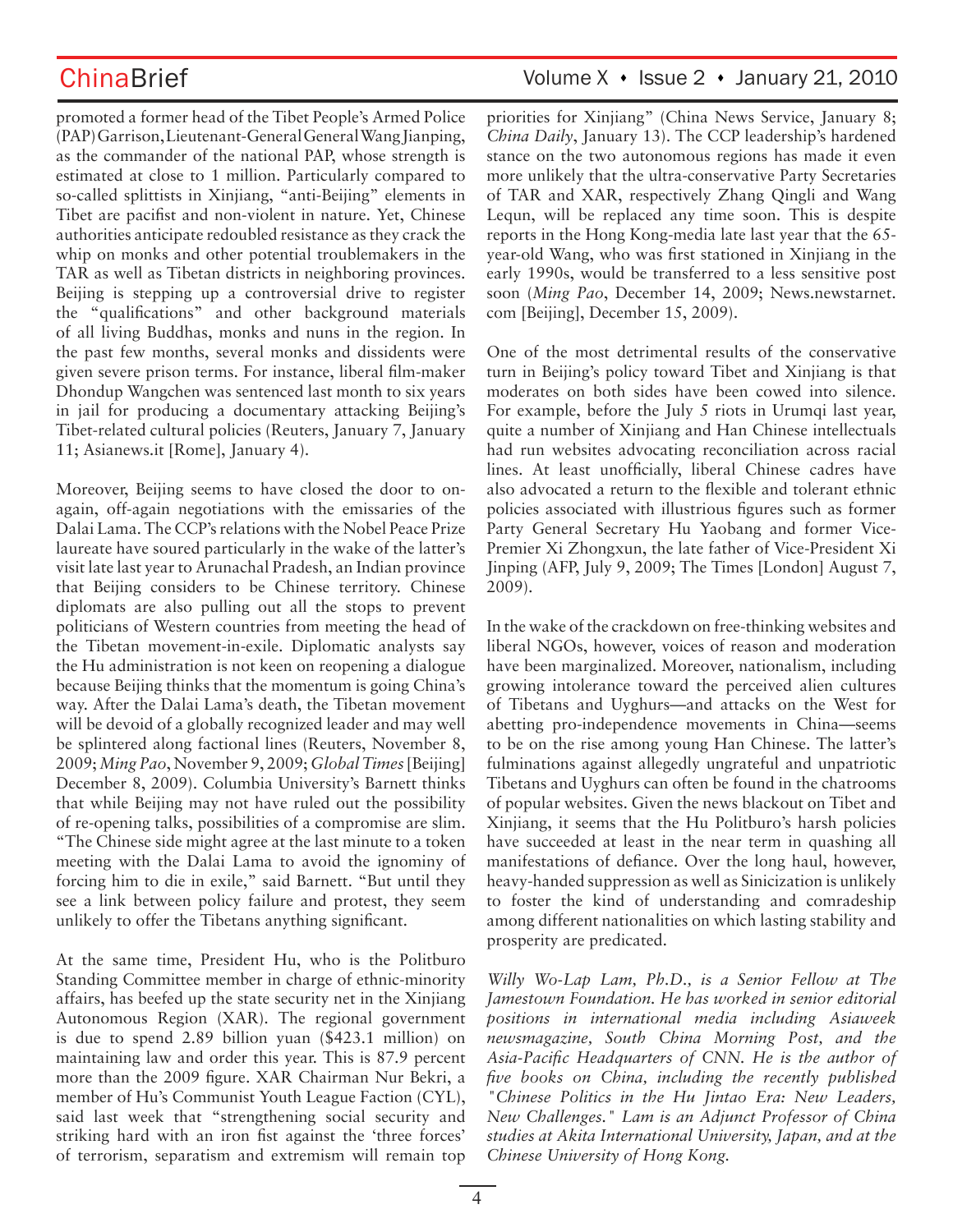**NOTES** 

1. Author's interview with Robert Barnett, January 15, 2010.

\*\*\*

# The PLA's Multiple Military Tasks: Prioritizing Combat Operations and Developing MOOTW Capabilities

Michael S. Chase and Kristen Gunness

China's growing role as a regional and global leader has brought with it increasingly complex and far-reaching political, economic and security interests, as well as new traditional and non-traditional security challenges for the Chinese People's Liberation Army (PLA). As a result, in 2004 President and Commander-in-Chief Hu Jintao promulgated the "New Historic Missions" (*xin de lishi shiming*), which effectively ordered the PLA to develop the capabilities necessary to protect China's interests at home and abroad [1].

The concept of "multiple military tasks" (*duoyanghua junshi renwu*), which appeared in China's 2006 National Defense White Paper, further defines the "New Historic Missions." It emphasizes the need for the PLA to enhance its capabilities to successfully conduct combat operations, particularly with regard to the "main strategic direction" (*zhuyao zhanlüe fangxiang*), Taiwan, *and* expand the PLA's capabilities by participating in military operations other than war (MOOTW)" (*feizhanzheng junshi xingdong*) [2].

The PLA must thus balance the two mission areas: combat operations (*zhanzheng xingdong*) and MOOTW. China's 2008 Defense White Paper explains the prioritization of these tasks, stating that the PLA places improving the capabilities required to win local wars under informatized conditions "at the core," and "takes military operations other than war as an important form of applying national military forces" (State Council Information Office*, China's National Defense in 2008).* In other words, enhancing the capability to deter and win local wars under informatized conditions remains the PLA's top priority, and improving its ability to conduct MOOTW missions is secondary, but still important.

### PRIORITIZING COMBAT CAPABILITY

The first category in the "multiple military tasks" framework is deterring conflict and winning wars. According to a public statement made by Central Military Commission

ChinaBrief Volume X • Issue 2 • January 21, 2010

(CMC) Vice Chairman General Xu Caihou, "To deter and win wars remains the top priority of the armed forces" (Center for Strategic and International Studies, October 26, 2009).

As part of the concept of "multiple military tasks," Chinese strategists envision several potential types of combat operations. According to the authors of one recent book produced by the PLA's Xi'an Political Academy, there are at least three major types of operations: "large-scale island attack operations" (*daxing daoyu jingong zuozhan*), "strategic point joint air defense operations" (*yaodi lianhe fangkong zuozhan*), and "border area defense operations" (*bianjing diqu fangwei zuozhan*) [3].

*Large-scale island attack operations* involve conducting strikes against "separatist forces" and resisting military intervention by a "strong enemy." It includes joint information attacks, joint firepower strikes, sea and air blockade, joint landing operations, joint island offensive operations, joint air defense, and "resisting interference by a strong enemy" [4]. This first type of wartime mission appears to refer to a Taiwan conflict scenario involving U.S. military intervention.

*Strategic point joint air defense operations* entail protecting Beijing and other strategic targets from enemy air strikes. Specific tasks that are part of this type of operation include joint early warning, joint air defense, medium- and longrange joint firepower strikes and attacks against enemy air and sea targets. The PLA would presumably need to carry out this mission if the United States decided to strike targets on the mainland during a conflict with China.

*Border area defense operations* include border area defense and counter-attack operations intended to protect sovereignty and territorial integrity, and maintain stability in border areas. Specific tasks of border defense operations include positional defense, mobile operations, crossborder pursuit and attack, rear area sabotage, and seizure of strategic areas. Chinese analysts write that threats to border security may arise as part of a "chain reaction" (*liansuo fanying*) associated with fighting in the "main operational direction" (*zhuyao zuozhan fangxiang*), apparently reflecting concern that a cross-Strait conflict could lead to a multi-front war involving other potential adversaries [5].

### EMBRACING MOOTW

MOOTW is the second category in "multiple military tasks." General Xu indicated in his recent speech at CSIS that such activities were emerging as "routine and constant missions for the military" (Center for Strategic and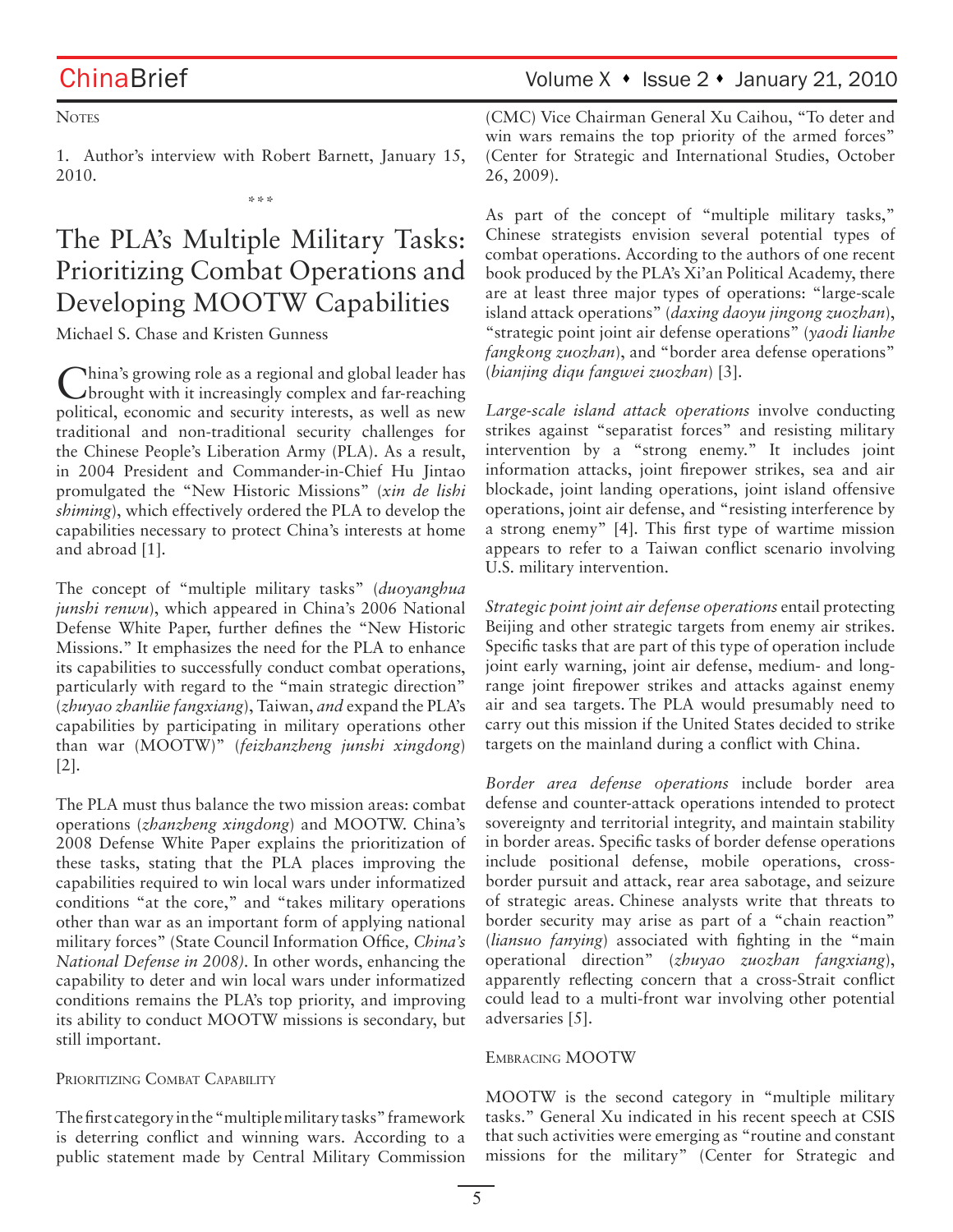## ChinaBrief Volume X • Issue 2 • January 21, 2010

International Studies, October 26, 2009). Various Chinese sources indicate that China's concept of MOOTW covers a wide variety of activities, including counter-terrorism operations, participation in U.N. Peacekeeping Operations, non-combatant evacuation operations, emergency disaster relief operations, international humanitarian assistance, and counter-piracy patrols (See "The Chinese Armed Forces and Non-Traditional Missions: A Growing Tool of Statecraft," *China Brief,* Volume IX, Issue 4).

Of these, perhaps the most well-publicized MOOTW activity—and a clear indication that the PLA truly is developing pockets of elite capability to deploy on missions outside of its littoral waters—is the PLA Navy's participation in the multinational counter-piracy operations in the Gulf of Aden. Since December 2008, the PLAN has dispatched four naval escort taskforces to that region. These missions present numerous logistical and coordination challenges. The deployments represent the first time that the PLAN has operated abroad for an extended period of time, leading to issues such as how to re-supply and refuel ships, and how to handle emergency situations far from home.

Emergency disaster relief (*qiangxian jiuzai*) is another MOOTW mission that the PLA has performed several times in the past few years—most recently with the May 2008 Sichuan earthquake and January 2008 snowstorms [6]. Chinese military publications note that the PLA may be required to respond in a variety of ways, such as handling emergency management operations, dispatching search and rescue personnel, offering emergency medical assistance, establishing emergency communications, and supplying manpower and material to support relief efforts. Moreover, Chinese military leaders frequently underscore the importance of this role for the military, portraying the PLA as the "backbone and vanguard" of domestic relief activities (Center for Strategic and International Studies, October 26, 2009).

The PLA is clearly gearing up to participate more in international humanitarian assistance (*guoji rendaozhuyi jiuyuan*) activities. Humanitarian assistance, according to Chinese sources, involves dispatching military aircraft, ships, and personnel to conduct operations either independently or as part of a coordinated international assistance effort in response to a major natural disaster or international humanitarian crisis [7]. As a growing regional power, China clearly wants to play a larger role in this area than it did in the 2004 Indian Ocean Tsunami, where the PLA's presence was either absent or conspicuously limited in the disaster relief efforts, especially in comparison to the U.S. military (See "Tsunami Relief Reflects China's Regional Aspirations," *China Brief,* Volume 5, Issue 2).

Counter-terrorism is often identified as an increasingly important mission for the PLA. According to General Xu, "International terrorism is increasingly rampant … the threats facing China caused by secessionist, extremist and terrorist forces are also on the clear rise" (Center for Strategic and International Studies, October 26, 2009). In addition, the PLA also plays an important role in providing security for major public events, like the 2008 Beijing Olympics and 2010 World Expo in Shanghai.

Chinese scholars also clearly view U.N. Peacekeeping as an increasingly important mission for the PLA, reflecting China's emergence as a major contributor to peacekeeping operations in recent years. Indeed, as of August 2009, about 2,150 Chinese personnel were serving under the auspices of 10 different U.N. Peacekeeping missions. Beijing appears to view Chinese participation in U.N. peacekeeping operations as a way to gain international prestige, demonstrate China's willingness to contribute to global security and stability, and provide practical experience to Chinese military personnel [8].

MOOTW also includes non-combatant evacuation operations (*cheli feizhandou renyuan*), which would involve dispatching military aircraft or ships to rescue Chinese citizens and overseas Chinese from countries where the security situation is deteriorating rapidly or major incidents of anti-Chinese violence or turmoil are taking place [9]. As more Chinese citizens and businesses go abroad, and as they live in some of the world's worst neighborhoods, this type of operation may become necessary in the future [10].

### CONCLUSION AND IMPLICATIONS

As China's expanding regional and global interests create broader requirements for military capabilities, the PLA will increasingly be called upon to prepare for and take part in MOOTW activities. For China's leadership, involvement in such missions enhances their country's image as a constructive player in global security affairs, and for the PLA, these activities offer valuable operational experience that could enhance its ability to conduct combat operations. Indeed, Chinese analysts argue that MOOTW missions help improve the PLA's ability to win wars by giving it experience in critical areas such as command and decision-making, projection of military strength, logistics and support operations, and intelligence, surveillance, and reconnaissance activities [11]. And the PLAN is currently honing its skills in some of these areas in the Gulf of Aden counter-piracy operations.

However, striking a balance between enhancing its combat capabilities and improving its capacity to perform MOOTW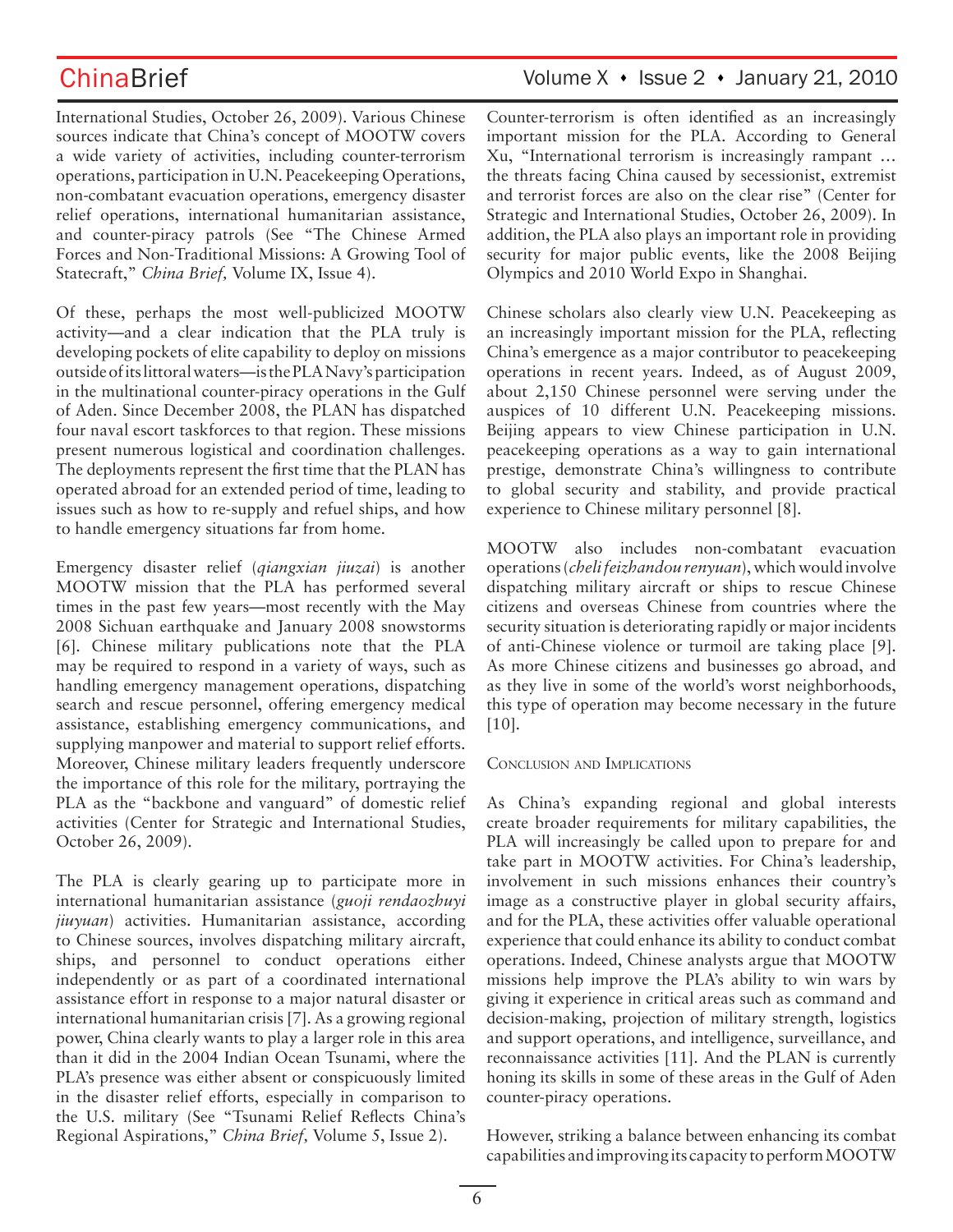ChinaBrief Volume X • Issue 2 • January 21, 2010

also presents a challenge to the PLA [12]. The resources required to successfully conduct the range of MOOTW activities described above are significant. Although the PLAN's counter-piracy task forces have certainly been a successful first out-of-area deployment, it is still a small step when one considers the capabilities necessary to perform some of the other missions that the Chinese leadership might envision for the PLA in the future, such as sea lines of communication (SLOC) protection to safeguard China's maritime energy and trade routes.

The PLA's increased presence abroad as it conducts more MOOTW activities could also create new opportunities, and challenges, for the U.S.-China military relationship. The two militaries will undoubtedly encounter each other more than in the past, making clear rules of engagement and communication on issues such as safety at sea a necessity. There will also be opportunities for increased U.S.-China partnership and cooperation, particularly in anti-piracy, international humanitarian assistance, and search and rescue operations—all activities that senior U.S. military officers have highlighted as possible areas for greater cooperation (Navy.mil, April 21, 2009). Chinese military leaders also appear to recognize that the PLA's growing role may enhance opportunities for cooperation with the U.S. military. In April 2009, Admiral Wu Shengli discussed U.S.-China navy-to-navy cooperation during the PLAN's International Fleet Review, and during his speech at CSIS, General Xu Caihou stated, "the Chinese military's execution of multiple military tasks provides a broader space for Chinese-U.S. military exchanges and cooperation" (*PLA Daily*, April 20, 2009; Center for Strategic and International Studies, October 26, 2009). Regardless, the "new historic missions" and "multiple military tasks" provide the foundation for a PLA that the world will clearly see more of in the future.

*Dr. Michael S. Chase is an Associate Professor in the Strategy and Policy Department at the Naval War College in Newport, Rhode Island. He is the author of* Taiwan's Security Policy: External Threats and Domestic Politics (Lynne Rienner, 2008)*. The views presented in this article are those of the author and do not necessarily represent the views of the Naval War College, Department of the Navy, or Department of Defense. Kristen Gunness is a China advisor for the Department of the Navy. She has extensive experience studying, living, and working in China, and has written extensively on Chinese security, foreign, and economic affairs*

*[The views expressed in this article are those of the authors and do not necessarily reflect the views of the Naval War College, Department of the Navy, or Department of Defense.]*

**NOTES** 

1. The New Historic Missions are defined as: 1) Consolidate ruling status for the CCP; Ensure China's sovereignty, territorial integrity, and domestic security to continue national development; 3) Safeguard China's expanding national interests; 4) Help maintain world peace. For more information, see Daniel Hartnett, *Towards a Globally Focused Chinese Military: The Historic Missions of the Chinese*

*Armed Forces*, The CNA Corporation, Alexandria, VA, June 2008.

2. Gai Shijin and Zhang Peizhong, *Duoyanghua Junshi Renwu Lun* [On Multiple Military Missions], Beijing, China: Changzheng Chubanshe [Long March Press], 2009, pp. 64-65. And Peng Guangqian, "The Development and History of Our Country's Strategic Guideline of an Active Defense Since the Founding of the Nation," in Peng Guangqian, *Researching Questions of Chinese Military Strategy* (Bejing: Liberation Army Publishing House, January 2006),

3. Gai and Zhang, *Duoyanghua Junshi Renwu Lun*, pp. 64-65.

4. *Ibid*., p. 65.

5. *Ibid*., p. 65.

6. Song Guocai, Shi Limin, and Yang Shu, ed., Feizhanzheng junshi xingdong shili yanjiu [MOOTW Examples Research],Beijing, China: Junshi kexue chubanshe [Military Science Press], 2009, pp. 84-128.

7. Gai and Zhang, *Duoyanghua Junshi Renwu Lun*, p. 68.

8. Bates Gill and Chin-hao Huang, *China's Expanding Role in Peacekeeping: Prospects and Policy implications*, Stockholm International Peace Research Institute, SIPRI Policy Paper No. 25, November 2009.

9. Gai and Zhang, *Duoyanghua Junshi Renwu Lun*, p. 68.

10. Xiao Tianliang and Li Guoting, ed., Feizhanzheng junshi xingdong zhishi wenda [MOOTW Knowledge Questions and Answers], Beijing, China: Junshi kexue chubanshe [Military Science Press], 2009.

11. Gai and Zhang, *Duoyanghua Junshi Renwu Lun*, p. 63.

12. Qi Sanping, "Xuexi dang de junshi zhidao lilun zui xin chengguo, tigao wancheng duoyanghua junshi renwu de nengli [Study the latest results of the party's military guiding theory, enhance the capability to fulfill multiple military tasks]," in Gai Shijin and Zhang Peizhong, *Duoyanghua Junshi Renwu Lun* [On Multiple Military Missions], Beijing, China: Changzheng Chubanshe [Long March Press], 2009, p. 2.Qi, "Xuexi dang de junshi zhidao lilun zui xin chengguo," p. 2.

\*\*\*

7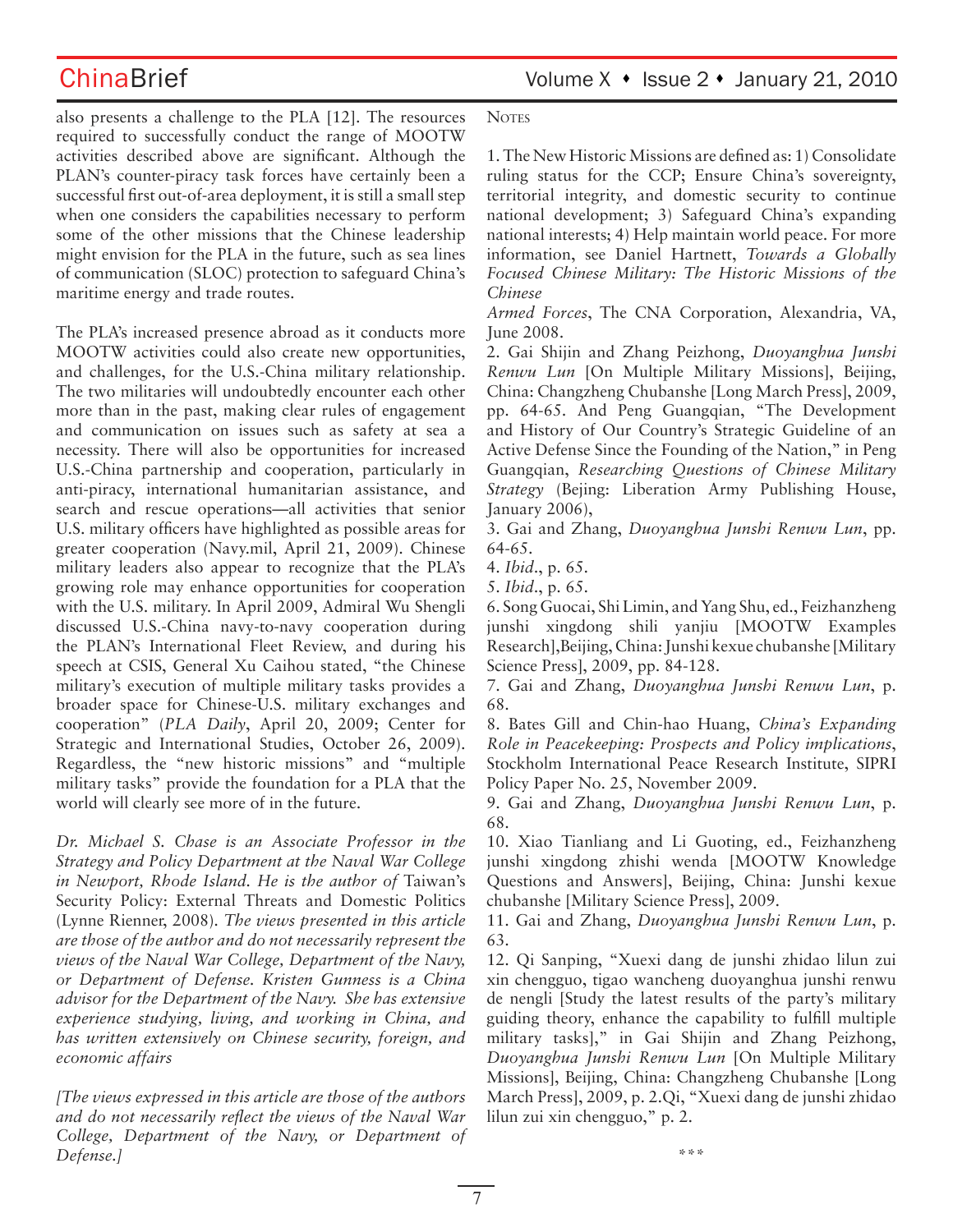# Chinese Infrastructure Projects Trouble India

By Vijay Sakhuja

In an apparent attempt to overcome deeply embedded<br>Isuspicion and concern, the Chinese telecommunication suspicion and concern, the Chinese telecommunication giant, Huawei, has pledged to expand its operations in Bangalore, the 'Silicon valley' of India. In the next five years, Huawei plans to invest \$500 million in its research and development center and double its employee strength from 2,000 to 6,000 personnel (China Economic Review, January 11, 2010). Such a bold expansion from Huawei, which already has a leg up in the Indian telecommunications market but is believed to have suspect ties with the Chinese People's Liberation Army (PLA), could be a welcome development for other Chinese state-owned companies wanting to do business in India that have been under the scanner of Indian security agencies (Peopledaily.com, September 8, 2009).

In the past, several proposals by Chinese companies for investment and technology participation in India have been blocked due to security concerns and on numerous occasions Chinese-made equipment rejected along similar grounds. This is notwithstanding the fact that most Chinese companies are competitive and have quoted the lowest price during the tendering process. Nevertheless, Chinese telecommunication companies account for nearly 20 percent of the Indian market (Upiasia.com, October 8, 2009) and several major Indian telecom operators have installed Chinese equipment and sub**-**assemblies such as encoders, filters, receivers and transmitters in their network architecture.

There is a general belief in India that foreign companies engage in economic and military espionage through bribes. Sensitive information meant to be secret is stolen and can undermine national security (The Economic Times [Delhi], July 8, 2009). The Indian government has acknowledged these concerns and issued guidelines for import of military equipment, foreign direct investments including joint ventures, particularly in infrastructure projects [1]. In certain cases, the government has ordered investigations into earlier acquisitions from foreign sources to ascertain if national security had been compromised. The Chinese have questioned Indian policy of imposing restrictions on Chinese products and infrastructure projects. (Chinaview. cn, September 9, 2009).

### TELECOMMUNICATION PROJECTS

In May 2009, Bharat Sanchar Nigam Limited (BSNL), the public sector telecommunication giant, was advised by the

# ChinaBrief Volume X • Issue 2 • January 21, 2010

Ministry of Defense 'not to award equipment contracts to Huawei and Zhong Xing Telecommunication Equipment Company Limited (ZTE) in the interest of national security' (Indian Express, November 1, 2009). Indian security concerns arise from the fact that the Chinese company is owned by Ren Zhengfei, a former PLA officer who is alleged to have close links with the Chinese Communist Party (CCP). Similarly, Intelligence Bureau (IB), the premiere Indian internal intelligence agency, was also concerned about Huawei and had noted "BSNL should not award contracts to Chinese companies, as these companies are known to have links with the Chinese state and security apparatus and, therefore, their presence in this critical sector has national security implications in a variety of ways' (The Tribune [Chandigarh], December 27, 2009).

Likewise, in August 2009, the Indian Department of Telecommunications (DoT) issued an advisory to the mobile operators to exercise caution while installing Chinese telecom equipment in "sensitive regions" (i.e. states adjacent to India-China and India-Pakistan borders and States affected by terrorism and Naxalites) (*The Hindu*, August 29, 2009). Significantly, the Indian Minister of State for Communication and Information Technology had observed, "The government will not hesitate to act against such telecom vendors or equipment suppliers who are found compromising with our security. The Union Home Ministry and Communications and IT Ministry is closely monitoring the situation, and all steps would be taken to address concerns raised by intelligence agencies" (The Economic Times, May 14, 2009).

Indian telecom industry experts are apprehensive about the nature of Chinese made equipment. These are suspected to contain embedded software that is programmed for spying operations (Upiasia.com. October 8, 2009). Further, the Chinese manufacturers do not provide full specification of the 'built-in software, known as algorithms' to the user (Upiasia.com. October 8, 2009). Thus it is difficult to detect the secret commands in the equipment that 'makes it difficult to apply any kind of check-back mechanism.' In that context, India does not have technologically advanced systems to screen rogue technology equipment. Besides, Indian technological prowess to trace illegal telecommunication networks is still in its infancy.

### MILITARY CONCERNS

Indian defense forces are mostly concerned about Chinese made sub**-**assemblies in military hardware, particularly those in communication devices. There are concerns that China may engage in information warfare, a key component of Chinese military strategy, and use Chinese made systems and assemblies as proxy to break into the Indian military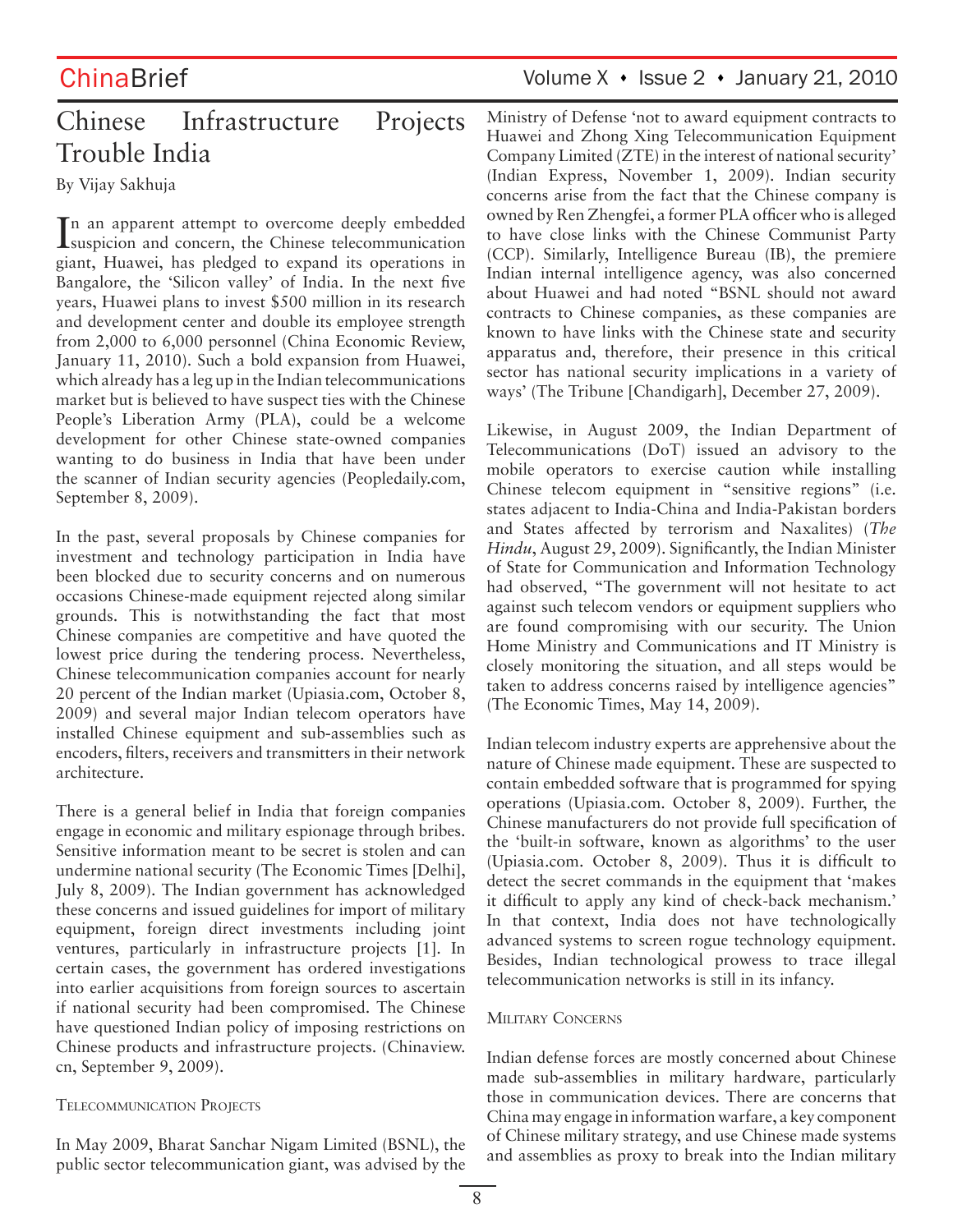communication network and computer systems. Further, China has upgraded its military infrastructure along the India-China border and there have been regular intrusions by the PLA across the line of control.

In 2009, the Indian National Security Council Secretariat (NSCS) ordered the Scientific Analysis Group (SAG), an arm of the Defense Research and Development Organization (DRDO) engaged in analysis of communication systems, to conduct an inquiry into the Chinese made encryption devices supplied by Bharat Electronics Limited (BEL) to the Indian Air Force and the National Technical Research Organization (NTRO) (Indian Express, November 1, 2009). As a result, the Indian Army and the Navy were ordered to report any Chinese encryption devices in their systems and assemblies.

In January this year, the Indian Navy stopped the installation of a Chinese made 10-cm S-band Doppler radar system imported by the Indian Meteorological Department for real-time monsoon predictions. The navy was concerned about allowing Chinese technicians to be present in sensitive zones (Express News Service, January 5, 2010). This has delayed installation of 11 other radars imported from the same Chinese company.

At another level, Chinese hackers have been very active against Indian computer systems and have on a regular basis attacked sensitive targets. According to the chairman of Indian Cyber Law and IT Act Committee, "China is very active in cyberspace. It has raised a cyber army of about 300,000 people and their only job is to intrude upon secured networks of other countries. All this is all aimed at supremacy. Every country must set up cyber armies to counter China" (India Today [Delhi], January 14, 2010). Likewise, a classified FBI report cited by a U.S. organization has noted that China has secretly developed an army of 180,000 cyberspies that "poses the largest single threat to the United States for cyberterrorism and has the potential to destroy vital infrastructure, interrupt banking and commerce, and compromise sensitive military and defense databases" (The Daily Beast, January 13, 2010).

### MARITIME INFRASTRUCTURE PROJECTS

Chinese attempts to participate in Indian maritime infrastructure projects such as ports have also attracted security concerns. Interestingly, in 2005, Manmohan Singh, the Indian Prime Minster overruled security concerns over Chinese companies' participation in infrastructure projects in India (The Financial Express, January 5, 2005). Hutchison Whampoa Limited, the Hong Kong-based conglomerate with close ties to Beijing engaged in port development, container terminal management and energy

ChinaBrief Volume X • Issue 2 • January 21, 2010

infrastructure, was invited to submit a plan to build a container terminal in Mumbai, but the project was held in abeyance. Apparently, security concerns had prevailed and since then the company had "decided to stay out of India" (Logisticsmgmt.in, September 4, 2008). Again, in 2006, the Indian government cancelled the \$1.4 billion Vizhinjam Deep-sea Container Transshipment Terminal project awarded to JV Zoom Developers, Mumbai, Kaidi Electric Power Company, and China Harbor Engineering Company. Apparently, the government did not approve the project on security grounds since the Chinese companies had business interests in Pakistani ports.

### OFFSHORE OIL EXPLORATION

India also remains cautious about Chinese bidding for Indian offshore projects. In 2003, few countries including China were debarred from tendering in the 25 blocks offered for exploration to foreign companies under NELP IV (New Exploration and Licensing Policy) in the Andaman and Nicobar (A&N) Islands (Indian Express, April 21, 2003). A&N islands are strategically important to India and host sensitive military infrastructure. Likewise, India is also concerned about Chinese offshore oil exploration activities in the Mannar Basin in East Sri Lanka.

Indian naval experts argue that critical underwater data could be generated by Chinese companies through offshore projects and support Chinese submarine operations [2]. Further, this underwater data gains greater salience for any future Chinese plans to deploy submarines in the Indian Ocean to protect its sea-lanes of communication (SLOC).

### POLITICAL PARTIES REACT TO CHINESE INVESTMENTS

Interestingly, Indian political parties have also reacted to the Chinese investment plans in India. While some remain apprehensive about Chinese participation in infrastructure projects in their respective states, others are supportive and have even engaged in lobbying for Chinese projects. For instance, in 2008, Shiv Sena and the Bharatiya Janata Party, who had control over the Brihanmumbai Municipal Corporation, the civic body in Mumbai, had ordered re-tendering of the JV project between Soma Enterprises of India and China International Water and Electric Engineering Company to construct a dam across Middle Vaitarna River (Express News Service [Mumbai], **September 2, 2008).** It was observed that a Chinese company should not be allowed to operate in areas that had vital installations such as the Bhabha Atomic Research Centre (BARC) at Tarapur, Hindustan Aeronautics Limited (HAL) fighter aircraft production centre, and the artillery centre at Deolali, Nashik. Interestingly, a public interest litigation (PIL) was filed in the Bombay High Court against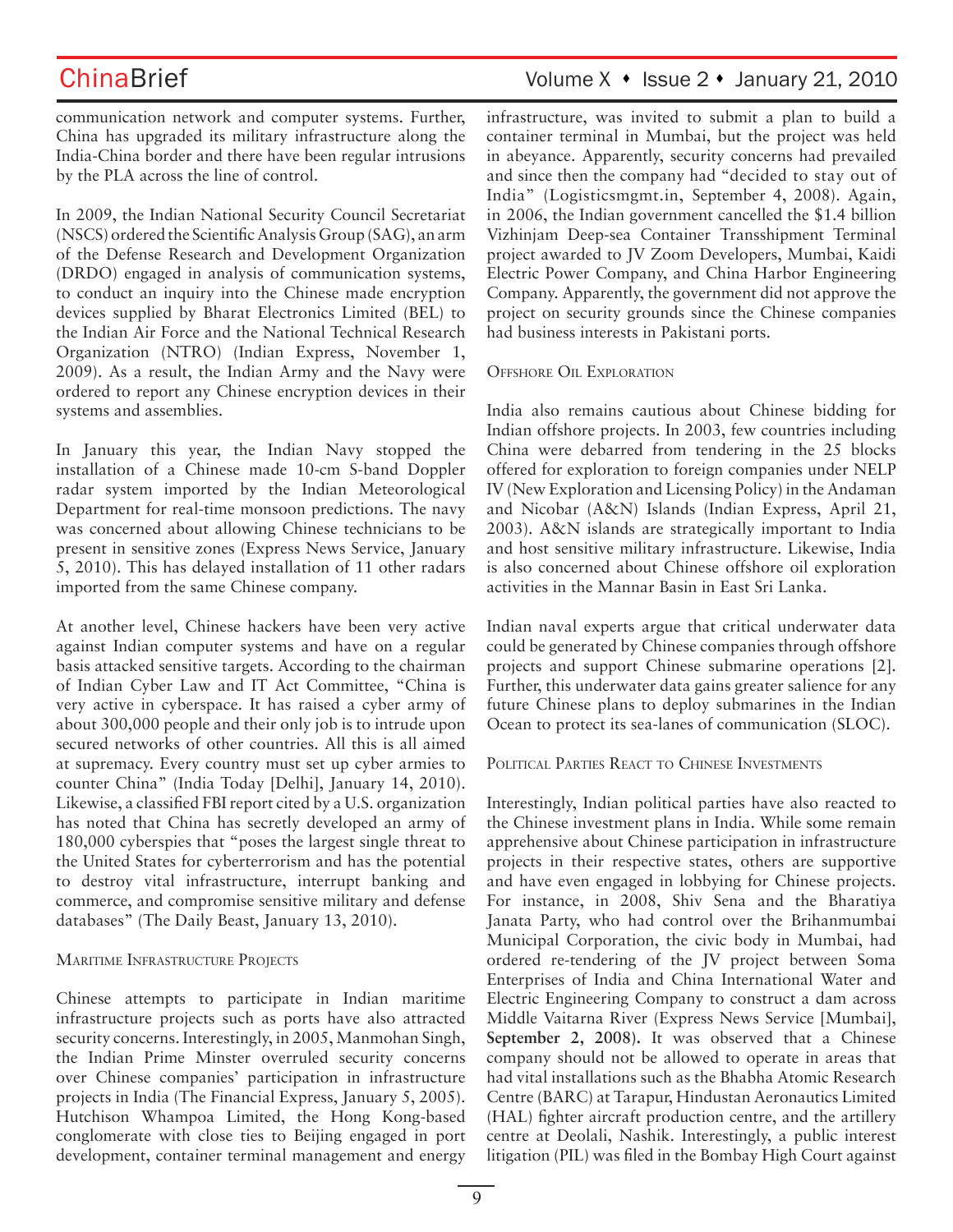dam construction by the Chinese company. The court dismissed the petition after civilian officials argued that 'relevant scrutiny processes' had been taken into account.

Unlike Shiv Sena, the Left-leaning parties in India have been lobbying for Chinese investments in infrastructure projects. Prakash Karat the general secretary of the Communist Party of India (Marxist) had sought the Prime Minister's intervention after Chinese companies had been barred from participating in the Vizhinjam Deep Water International Transhipment Terminal in Kerala (Rediffnews. com, October 12, 2006). Karat observed, "Are the U.S. companies, which have projects in Pakistan, disallowed to take up port projects in India? If you are allowing other countries to bid, why stop China? If American companies can take up work, both, in India and Pakistan why bar the Chinese companies?" (Rediff.com, October 12, 2006).

Likewise, the Karnataka state government is keen to engage Chinese companies to help develop infrastructure. Karnataka Chief Minister B. S. Yeddyurappa visited Beijing Shanghai and Guangzhou in 2009 in a bid to attract Chinese investment and technology participation in new port projects and highways (*The Hindu*, September 5, 2009).

At another level, infrastructure-related accidents have led to setbacks in Chinese investments in India. Chinese company Shandong Electric Power Construction Corp. (SEPCO) has suspended work after the chimney they were building at Bharat Aluminium Company Ltd's in Korba district of Chhattisgarh collapsed. The accident claimed 41 lives, and the SEPCO project in-charge and two Chinese engineers are in judicial custody in India (Dailyindia.com, January 12, 2010).

INDIAN VENTURES IN CHINA

Unlike India, China is receptive to Indian companies' participation in the software industry. For instance, Tata Consulting Services Ltd (TCS), India's top IT services provider, has plans to enter the Chinese energy and utility outsourcing industries and increase its staff strength from 1,100 to 5,000 personnel by 2014 (Sourcingline.com, December 11, 2009). TCS began its operations in China in 2002 and by 2006, it had 66 percent stake in TCS China, a JV with three other Chinese firms. NIIT, a leading India talent development institution has business interests in 183 education and training locations in 25 provinces and cities in China (Niit.com, January 17, 2010) Besides, there are 5,000 Indian students studying medicine in China (Business Standard, January 17, 2010). Likewise, Ranbaxy Guangzhou China Limited (RGCL), set up in 1993, was the first Sino Indian JV. Ranbaxy sold off its stakes in China in December 2009 on account of cutting costs and improving profitability (Wsj.com, December 29, 2009).

### **CONCLUSION**

The Indian government is caught in a dilemma over Chinese investment and technology participation. On the one hand, the security establishment is apprehensive of the Chinese ability to engage in cyber warfare and activate embedded malicious software at their time of choosing. It has consistently hacked into sensitive Indian commuter networks and would continue to engage in asymmetric warfare in the future (The Economic Times, January 14; The Times of India, December 30, 2009). On the other hand, there is a critical necessity to build infrastructure to sustain economic development. In spite of Huawei's \$500 million effort, given China's growing assertiveness in South Asia, India's security concerns will deepen and thus lead to further regulations of Chinese investments in India's infrastructure.

*Vijay Sakhuja, Ph.D., is Director (Research) at the Indian Council of World Affairs, New Delhi.*

### **NOTES**

1. Manual on 'Industrial Policy and Procedures in India', Ministry of Commerce and Industry Government of India, New Delhi, May 2003. 2. Author's discussions with retired Indian navy officers on January 10, 2010.

*[The views expressed in the above article are the author's own and do not reflect the policy or position of the Indian Council of World Affairs.]*

\*\*\*

# Managing the Chiang-Chen Talks in Cross-Strait Relations

By Cheng-yi Lin

I Straits Exchange Foundation (SEF) in Taiwan—which n June 2008, negotiations between the semi-official manages ongoing cross-Strait negotiations—and its Chinese counterpart, the Association for Relations Across the Taiwan Strait (ARATS), resumed after 15 years of suspension. The resumption of negotiations was spearheaded by the first visit of ARATS Chairman Chen Yunlin to Taiwan in November 2008. Since then the two sides have had four meetings, which served as the centerpiece of an escalating debate in Taiwan that has widened the political chasms within Taiwanese society over how the government should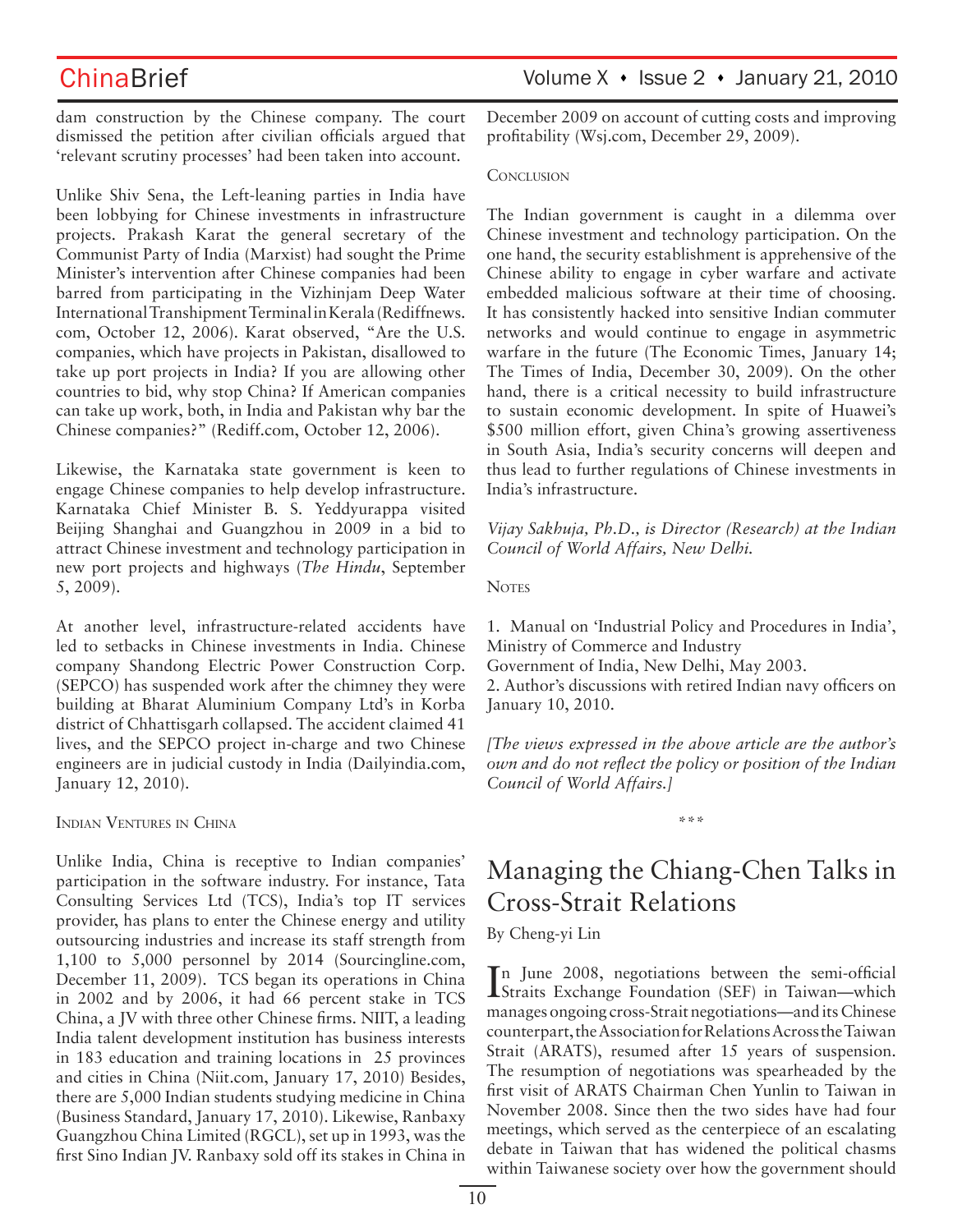handle the resumption of cross-Strait negotiations.

Against the backdrop of the global financial crisis, President Ma Ying-jeou's flagging approval rating (at 33 percent approval rating) has galvanized the former ruling party, Democratic Progressive Party (DPP), and fueled growing public concerns over the impact of the administration's eagerness to court Beijing (*United Daily News* [Taiwan], December 25, 2009). While the talks between *SEF* Chairman *Chiang Ping-kun* and ARATS Chairman Chen Yunlin have been perceived as a source of calm in a tumultuous global environment—indeed through the reduction of tension across the Strait—the simmering debate within Taiwan over the details of the ongoing talks warrants closer U.S. scrutiny. Any change in the cross-Strait equation could have a profound long-term strategic impact on the region.

### INCREASING HUMAN EXCHANGES AND DIRECT FLIGHTS

When Ma Ying-jeou was inaugurated as president of Taiwan, he immediately approved orders to increase direct air links between Taiwan and China from weekend chartered flights (July 4 - December 14, 2008) to weekday and weekend charter flights (December 15, 2008 - August 30, 2009) across the Taiwan Strait, as well as regular flight arrangements beginning on August 31, 2009. Similarly, the DPP had also tried to expedite the convenience of traveling arrangements between Taiwan and China through the Macao dialogue [1] (*aomen moshi*) with China in 2005- 2007, but Beijing did not want to reward the former administration under Chen Shui-bian. While a majority of people in Taiwan support regulated direct air links across the Taiwan Strait, the deal was cast negatively as a "Chinese domestic flight arrangement" because foreign carriers were excluded from operating between two sides of the Taiwan Strait [2]. The agreements signed between Chiang and Chen in November 2008 on aviation routes, direct sea transportation links and postal services herald the arrival of the "major three links" era across the Taiwan Strait.

An average of six public opinion polls conducted from August 2008 to December 2009 by Taiwan's Mainland Affairs Council (MAC)—a cabinet-level administrative agency under the Executive Yuan—indicates that around 33 percent of respondents worried that cross-Strait exchanges were being pushed ahead too fast compared to 42 percent who believe the pace was just right [3]. These polls indicate that a significant division among Taiwanese people along party lines has become more evident since the resumption of talks. For example, ARATS Chairman Chen Yunlin was wined and dined by leaders of the KMT, People First Party, other pro-unification associations and corporate representatives, while DPP supporters took to the streets and besieged the hotel where Chen was staying (*Taipei Times*, November 7, 2008). Chen Yunlin is still not able to travel to southern Taiwan—which is traditionally a DPP political stronghold.

After the third Chiang-Chen meeting, which was held in Nanjing, China in April 2009, the two sides agreed to increase regular cross-Strait flights from 108 to 270 per week, connecting Taiwan with 27 Chinese cities such as Beijing, Shanghai, Guangzhou, Amoy, Hangzhou, Shenzhen and Ningbo. Effective in August 2009, airline carriers from both sides have maintained daily regular flights. Yet, only 58.5 percent of seats were booked from August 31 to September 20, 2009 (*Liberty Times* [Taiwan], October 18, 2009). Some airline companies were forced to discontinue or curtail some cross-Strait flights due to a lack of sufficient passengers and profits (*Wen Wei Pao*  [Hong Kong], September 9, 2009; *Liberty Times* [Taiwan], October 18, 2009). In 2009, the annual number of Chinese tourists traveling to the island was about 600,000 (*China Daily* [Beijing], January 2, 2010). In fact, the average daily numbers of 1,660 fall far behind the figures of 3,000 per day, which was an estimate touted by the Ma government (*Mainland Affairs Council News Release*, No. 24, April 22, 2009).

As one of its remedies for the economic downturn, the Ma administration made the prediction in May 2009 that if 3,000 Chinese tourists visited Taiwan per day, it could boost the island economy's annual economic growth rate by 0.40 percent. Even though this figure lagged behind the projected stimulus of other fiscal measures such as issuing consumption vouchers (0.66 percent), expanding public construction project investment (0.65 percent), and pushing forth renovation of cities and stimulating private sector investment (0.51 percent) [4], the Ma administration clearly had very high expectations of the economic benefits from inbound Chinese tourists.

Yet, Beijing has used the droves of Chinese tourists as a political and economic tool to warn Taipei about pursuing any antagonistic policies, for example, not to hurt "Chinese feelings" over the issue of nationalism or to avoid associating with so-called "separatist forces" in Xinjiang and Tibet. For instance, Beijing urged Chinese tourists to bypass the major port-city in southern Taiwan, Kaohsiung, after the city's DPP mayor, Chen Chu, invited the Dalai Lama to visit the city in early September 2009 and permitted the screening of the documentary movie, "The 10 Conditions of Love," which is about the life of the exiled Uyghur political dissident Rebiya Kadeer (*China Post*, October 16, 2009). The Ma government, however, rejected Kadeer's entry visa on the grounds that it would

# ChinaBrief Volume X • Issue 2 • January 21, 2010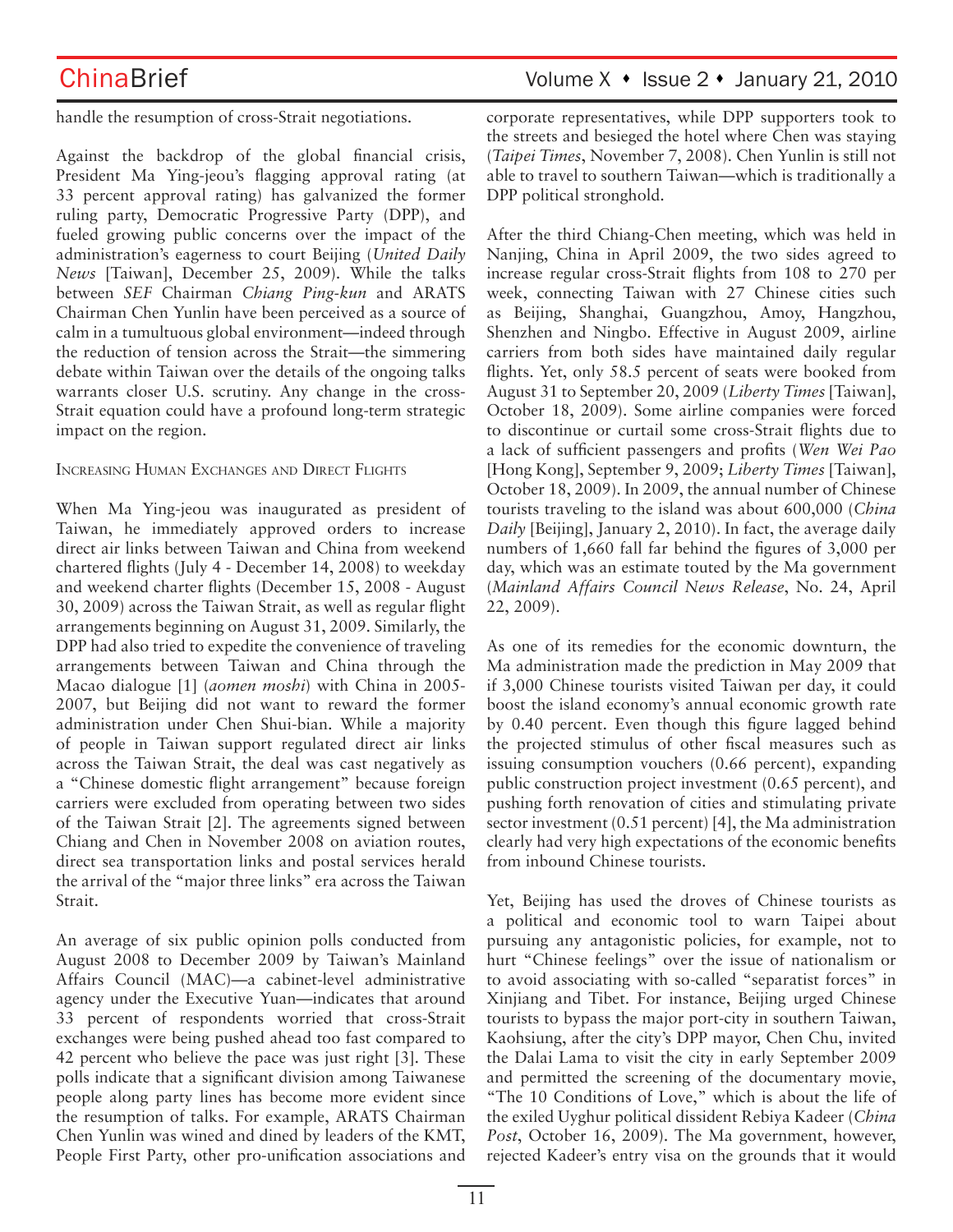endanger Taiwan's "national interest" (*New York Times*, October 7, 2009; *Taipei Times*, October 22, 2009).

With increasing human exchanges, Chinese white-collar elites such as corporate employees and university students have also increased their presence in Taiwan since May 2008 (*Global Vision Monthly*, May 2009). In addition to creating economic opportunities for local businesses in Taiwan, an influx of Chinese tourists also creates a host of security challenges to Taiwan. In May 2009, an alleged Chinese tourist, Ma Zhongfei, was spotted taking pictures inside a restricted military compound in downtown Taipei where the Information and Electronic Warfare Command is located (*Taipei Times, May 27, 2009, China Times, October 17, 2009)*. China is also constantly conducting cyber espionage against Taiwan by attacking secure computer systems and networks (2009 National Defense Report, Taipei: Ministry of National Defense, 2009)

### CHINESE INVESTMENT AND FURTHER ECONOMIC INTEGRATION

For more than two decades since the opening up of cross-Strait relations, Taiwan has had one-way investment in Mainland China, which was concentrated in the Pearl River Delta and Yangtze River Delta. Taiwan's economy, however, has been suffering from a net capital outflow since the early 1990s as Taiwanese investors have been wiring money out of the island and pouring capital into the People's Republic of China (PRC). While it is a widely held belief that Taiwan's businesspeople have invested more than \$100 billion in China from 1991 to 2009, Taiwan's official figure only showed \$78.1 billion [5]. To improve the economic performance of Taiwan after the global financial storm, the Ma government is understandably anxious to attract Chinese investment in Taiwan.

In the third Chiang-Chen talks, Taiwan and China signed an Agreement on Cross Strait Financial Cooperation. In June 2009, Taiwan's Ministry of Economic Affairs (MOEA) set up the "Regulations Governing Permission for People from the Mainland Area to Invest in Taiwan" to provide rules for Chinese investment. Under the regulations, individuals, legal persons (juristic), organizations and institutions that wish to hold shares or capital in a company or enterprise in Taiwan can obtain permission from the MOEA. The Taiwanese government prohibits investment from Chinese enterprises that have military shareholders in order to secure the island's national security and economic development. In August 2009, the MOEA declared the first group of items open to Chinese investment, including 64 items in the manufacturing industry, 117 in the service industry, and 11 in public construction [6]. To help implement the Cross-Strait Financial Cooperation Agreement, a memorandum of understanding (MOU) on cross-Strait

## ChinaBrief Volume X • Issue 2 • January 21, 2010

banking supervision with Beijing was signed on November 16, 2009 by the two sides' respective financial regulatory agencies [7]. Beginning with the implementation of the MOU on January 16, 2010, China's qualified domestic institutional investors (QDIIs) can now enter the Taiwanese stock market with their target on Taiwanese blue-chip companies (*Taipei Times*, January 18, 2010).

Before the regulations on Chinese investment in Taiwan were adopted, the PRC's state-owned carrier China Mobile decided to buy a 12 percent stake in Taiwan's Far EasTone, one of Taiwan's three largest telecommunications operators, for \$529 million (*Forbes*, April 30, 2009). In October 2009, a Hong-Kong-based financial services firm, Primus Financial Holdings Limited, succeeded in a bid to acquire Taiwan-based Nan Shan Life Insurance Company, the total assets of which exceeds \$46 billion and serves more than 4 million life insurance policyholders in Taiwan (*New York Times*, October 13, 2009). Allegations that the company was backed by Chinese capital highlighted concerns that the Chinese-government may penetrate into different business sectors under the guise of Hong Kong, Macao, or overseas investments, making it difficult for the Taiwanese government to track down every transaction. To complicate the Taiwanese government's review process, Primus Financial Holdings sold 30 percent of its acquired stake in Nan Shan Life Insurance Company to Taiwan's Chinatrust Financial Holding one month later in November 2009 (*Taipei Times*, November 19, 2009).

To the surprise of many observers, SEF and ARATS negotiators, apparently under instruction from their respective governments, decided to shelve an agreement on double taxation that was planned in the fourth round of cross-Strait talks in December 2009 (*China Post*, December 22, 2009). The sudden change may stem from the concern of Taiwanese investors about the accounting practices, tax payments, and other legal affairs across the Taiwan Strait. Yet, both sides signed the Agreement on Cooperation of Agricultural Product Quarantine and Inspection, Agreement on Cooperation in Respect of Standards, Metrology, Inspection and Accreditation, and Agreement on Cooperation in Respect of Fishing Crew Affairs. In the fifth round of Chiang-Chen talks scheduled in the first half of 2010, the Economic Cooperation Framework Agreement (ECFA), and a pact on the protection of intellectual property rights between Taiwan and China are expected to be signed (*Liberty Times*, December 23, 2009; See "Cross-Strait Matrix: The Economic Cooperation Framework Agreement," *China Brief*, May 27, 2009).

### SECURITY CONCERNS

While the Taiwan Strait is experiencing the most rapid and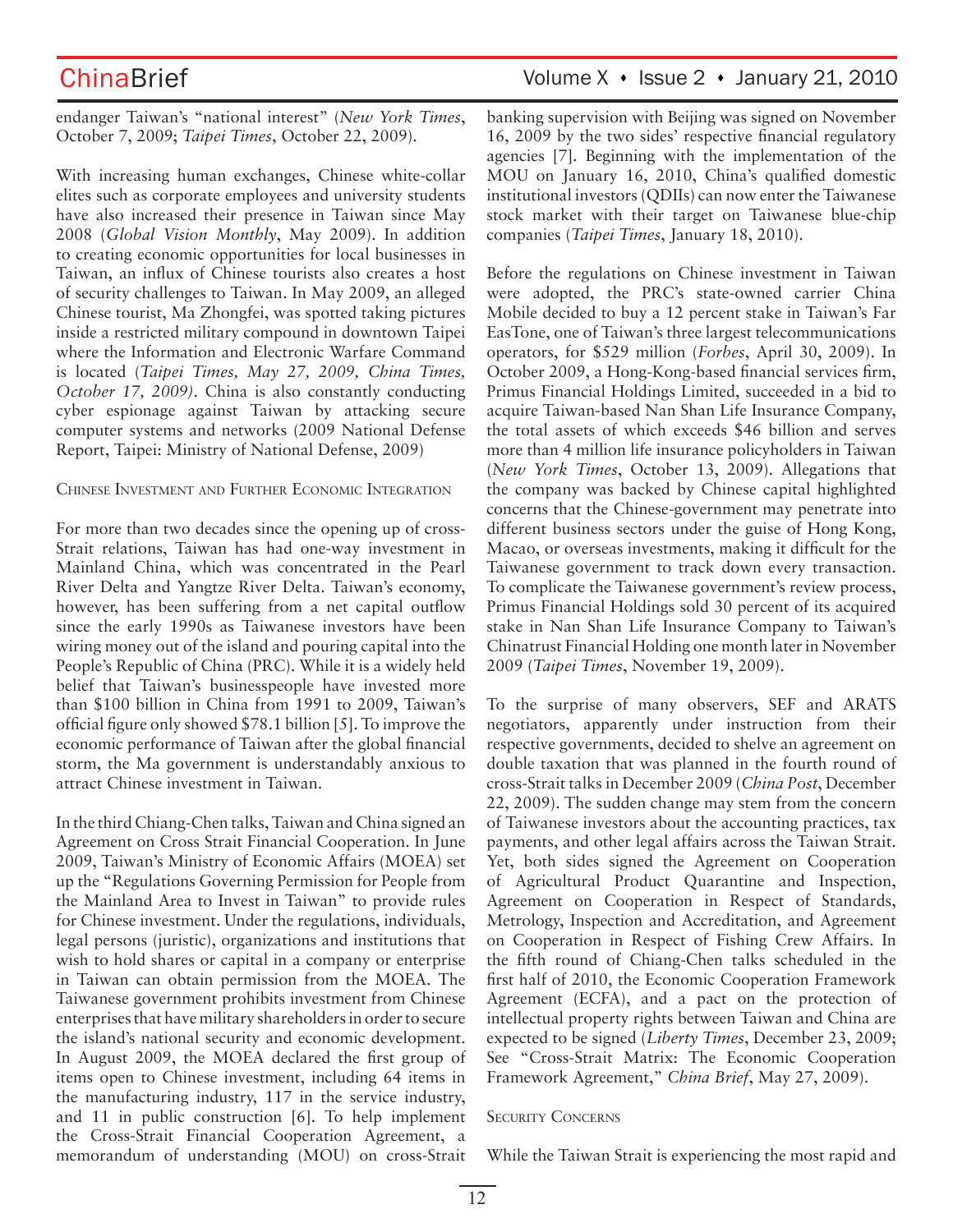dramatic thaw in 60 years, cross-Strait political, economic, military and psychological imbalances are increasing. China's policies toward Taiwan are sophisticated and cannot be underestimated; for one, Beijing has enormous resources available to implement this goal and for the most part believes that time is on its side.

The opposition DPP has sounded the alarm bells over the possible security implications of Chinese investment in Taiwan. DPP lawmakers argue that the consequences of Chinese investment in the banking and telecommunications sector are particularly dire for Taiwan's predicament. The DPP chairperson, Tsai Ing-wen, stated that allowing Chinese investments in infrastructure projects like airports and harbors would compromise national security (*China Post*, July 2, 2009). Soon after the Hong Kong-based Primus purchased Taiwan's Nan Shan Life Insurance Company, the DPP immediately urged the Taiwanese Financial Supervisory Commission (FSC) to examine whether that Hong Kong company is financed with Chinese government capital (*Taiwan News*, October 15, 2009).

Cross-Strait relations are moving ahead quickly, with 12 agreements signed between the two sides in just 18 months (June 2008 - December 2009). The KMT-dominated legislature, however, has not been able to provide effective oversight, while the opposition DPP is busy coping with its own internal problems, particularly in distancing itself from former President Chen Shui-bian and his alleged corruption charges. Yet, the Legislative Yuan—Taiwan's parliament—is not able to exercise its oversight authority over those 12 cross-Strait agreements, which stands in sharp relief to its move to revise regulations to ban imports of ground beef and bovine offal from the U.S. in January 2010 (*China Post*, January 6, 2010).

### **CONCLUSION**

President Ma has improved Taiwan's relations with China only through dramatic changes to the China-policies implemented by his predecessor, Chen Shui-bian. At the same time, Ma has tried to assure the United States of a surprise-free relationship and is striving to rebuild trust between Taipei and Washington. While the Clinton administration could not get a good grasp on the cross-Strait envoys' dialogues from 1991-1995 due to the discussion's sparse and confidential nature, the Obama administration appears eager to gain a clear understanding of the ongoing cross-Strait talks in light of the rapid pace of a cross-Strait détente and the lack of transparency in details of the negotiations that are being carried out through multiple channels.

were able to achieve a thaw in cross-Strait relations by focusing on functional matters, which was predicated on the KMT's acceptance of the so-called "92 Consensus." In doing so, President Ma paved the way for cross-Strait negotiations to move from low politics, or economic and functional issues, to political issues such as a cross-Strait peace agreement including military confidence-building measures (CBMs) and Taiwan's diplomatic space, which have already been discussed by experts in track two channels. Yet, given its non-transparent nature, it remains to be seen whether the Chiang-Chen talk will continue to serve as the main vehicle for constructing a political framework for peaceful reunification. Compared to the KMT-CCP détente, rapprochement between the KMT and the DPP, if not easier, is far more urgent. Without it, peace and stability across the Taiwan Strait will be as fragile as a house built on sand.

*Cheng-yi Lin, Ph.D., is the Executive Director of the Center for Asia-Pacific Area Studies (CAPAS), and Research Fellow at the Institute of European and American Studies, both at Academia Sinica, Taiwan.*

### **NOTES**

1. The DPP government claimed that both Taipei and Beijing agreed to set aside the "one China" dispute, and started negotiating in Macao on cross-Strait functional matters after the issuance of the Anti-Secession Law in 2005. The talks, known as the "Macao Model," included private sector representatives and government officials from both sides of the Taiwan Strait. Taipei and Beijing also used the channel to negotiate agricultural cooperation and financial liberalization; See http://big5.xinhuanet.com/ gate/big5/news.xinhuanet.com/tw/2008-06/12/content\_ 8354759.htm).

2. Chang Hsien-chao, "The Negotiation Results and Political Effects of the Second Chiang-Chen Talk," November 21, 2008, Peace Forum, Taiwan Thinktank, http:// www.peaceforum.org.tw/%2Fself\_store%2F7%2Fself\_ attach%2FThe\_Second\_Chiang-Chen\_Talks\_%28by\_ Hsien-chao\_Chang%29.pdf.

3. Compiled from MAC public opinion polls, cited in http://www.mac.gov.tw/ct.asp?xItem=44457&CtNode=5 617&mp=1.

4. Former Vice Premier Chiu Cheng-hsiung's Report at Academia Sinica, Taipei, September 14, 2009.

5. "Taiwan Investment in Mainland China," cited in http:// www.mac.gov.tw/public/Attachment/912189424798.pdf.

6. "Taiwan Opens 192 Items to Mainland Chinese Investment," August 20, 2009, cited in http://investintaiwan. nat.gov.tw/en/news/200908/2009082002.html.

7. ""The Memorandum of Understanding (MOU) on Cross-Straits Banking Supervision Cooperation was

After four rounds of Chiang-Chen talks, Taipei and Beijing

# ChinaBrief Volume X • Issue 2 • January 21, 2010